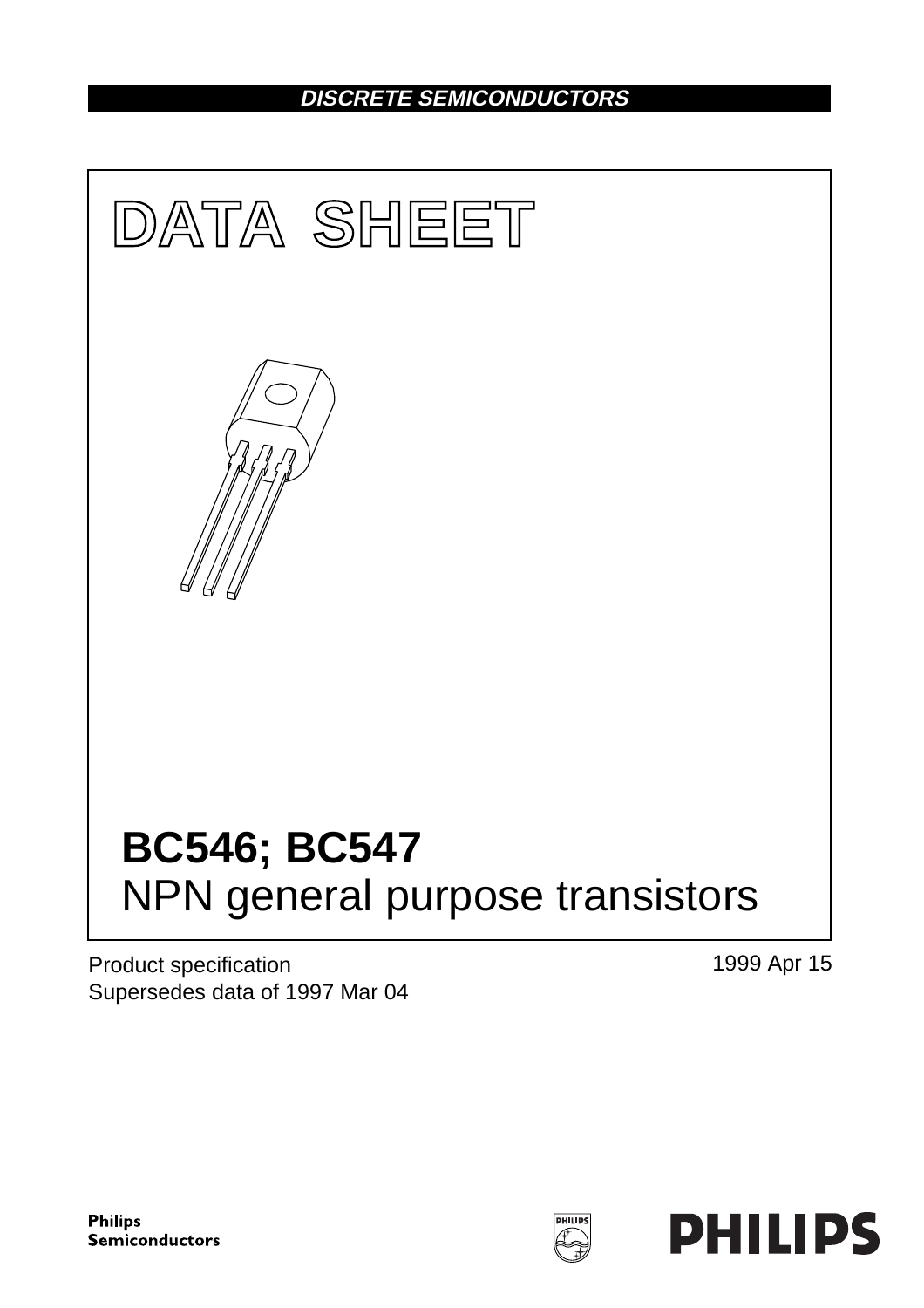## **NPN general purpose transistors BC546; BC547**

### **FEATURES**

- Low current (max. 100 mA)
- Low voltage (max. 65 V).

#### **APPLICATIONS**

• General purpose switching and amplification.

#### **DESCRIPTION**

NPN transistor in a TO-92; SOT54 plastic package. PNP complements: BC556 and BC557.

### **PINNING**

| <b>PIN</b> | <b>DESCRIPTION</b> |  |
|------------|--------------------|--|
|            | emitter            |  |
|            | base               |  |
|            | collector          |  |



### **LIMITING VALUES**

In accordance with the Absolute Maximum Rating System (IEC 134).

| <b>SYMBOL</b>    | <b>PARAMETER</b>              | <b>CONDITIONS</b>            | MIN.  | MAX.   | <b>UNIT</b>       |
|------------------|-------------------------------|------------------------------|-------|--------|-------------------|
| V <sub>CBO</sub> | collector-base voltage        | open emitter                 |       |        |                   |
|                  | <b>BC546</b>                  |                              |       | 80     | ν                 |
|                  | <b>BC547</b>                  |                              |       | 50     | ٧                 |
| V <sub>CEO</sub> | collector-emitter voltage     | open base                    |       |        |                   |
|                  | <b>BC546</b>                  |                              | —     | 65     | ν                 |
|                  | <b>BC547</b>                  |                              | —     | 45     | ν                 |
| V <sub>EBO</sub> | emitter-base voltage          | open collector               |       |        |                   |
|                  | <b>BC546</b>                  |                              |       | 6      | ٧                 |
|                  | <b>BC547</b>                  |                              |       | 6      | V                 |
| $I_{\rm C}$      | collector current (DC)        |                              | —     | 100    | mA                |
| $I_{CM}$         | peak collector current        |                              |       | 200    | mA                |
| I <sub>ВМ</sub>  | peak base current             |                              |       | 200    | mA                |
| $P_{\text{tot}}$ | total power dissipation       | $T_{amb} \leq 25$ °C; note 1 |       | 500    | mW                |
| $T_{\text{stg}}$ | storage temperature           |                              | $-65$ | +150   | $^\circ \text{C}$ |
| $T_j$            | junction temperature          |                              |       | 150    | $^\circ \text{C}$ |
| $T_{amb}$        | operating ambient temperature |                              | -65   | $+150$ | $\rm ^{\circ}C$   |

#### **Note**

1. Transistor mounted on an FR4 printed-circuit board.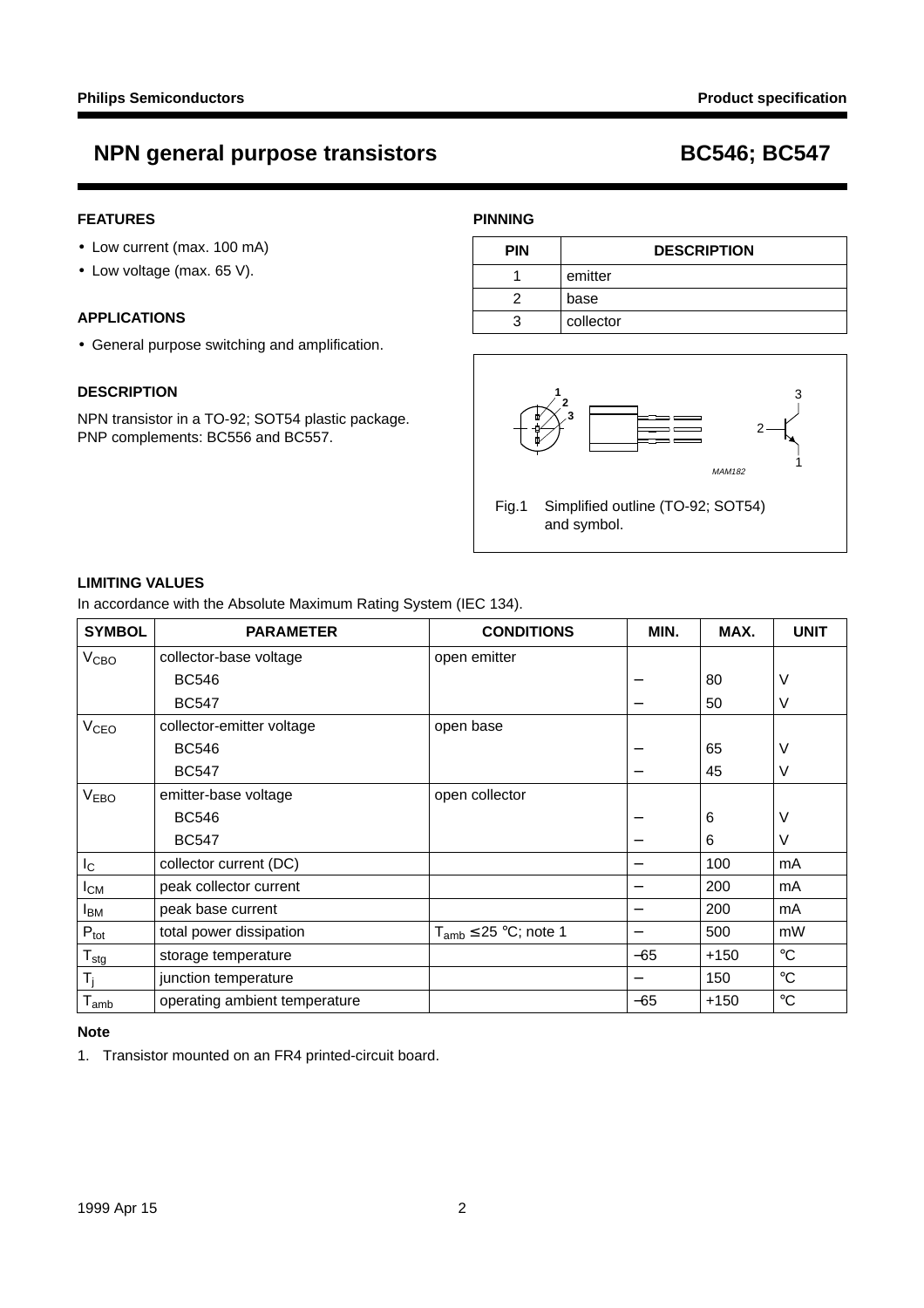## NPN general purpose transistors and a set of the BC546; BC547

### **THERMAL CHARACTERISTICS**

| <b>SYMBOL</b> | <b>PARAMETER</b>                            | <b>CONDITIONS</b> | <b>VALUE</b> | UNIT |  |
|---------------|---------------------------------------------|-------------------|--------------|------|--|
| $R_{th i-a}$  | thermal resistance from junction to ambient | note              | 0.25         | K/mW |  |

#### **Note**

1. Transistor mounted on an FR4 printed-circuit board.

### **CHARACTERISTICS**

 $T_i = 25$  °C unless otherwise specified.

| <b>SYMBOL</b>      | <b>PARAMETER</b>                | <b>CONDITIONS</b>                                                                 | MIN.                     | TYP.                              | MAX.                     | <b>UNIT</b> |
|--------------------|---------------------------------|-----------------------------------------------------------------------------------|--------------------------|-----------------------------------|--------------------------|-------------|
| I <sub>CBO</sub>   | collector cut-off current       | $I_E = 0$ ; $V_{CB} = 30$ V                                                       |                          |                                   | 15                       | nA          |
|                    |                                 | $I_E = 0$ ; $V_{CB} = 30$ V; $T_i = 150$ °C                                       | $\overline{\phantom{0}}$ | $\overline{\phantom{0}}$          | 5                        | μA          |
| $I_{EBO}$          | emitter cut-off current         | $I_C = 0$ ; $V_{EB} = 5 V$                                                        | $\equiv$                 | $\equiv$                          | 100                      | nA          |
| $h_{FE}$           | DC current gain                 | $I_C = 10 \mu A$ ; $V_{CE} = 5 V$ ;                                               |                          |                                   |                          |             |
|                    | <b>BC546A</b>                   | see Figs 2, 3 and 4                                                               |                          | 90                                | $\qquad \qquad -$        |             |
|                    | <b>BC546B; BC547B</b>           |                                                                                   |                          | 150                               | $\overline{\phantom{0}}$ |             |
|                    | <b>BC547C</b>                   |                                                                                   | $\overline{\phantom{0}}$ | 270                               | $\qquad \qquad -$        |             |
|                    | DC current gain                 | $I_C = 2$ mA; $V_{CE} = 5$ V;                                                     |                          |                                   |                          |             |
|                    | <b>BC546A</b>                   | see Figs 2, 3 and 4                                                               | 110                      | 180                               | 220                      |             |
|                    | <b>BC546B; BC547B</b>           |                                                                                   | 200                      | 290                               | 450                      |             |
|                    | <b>BC547C</b>                   |                                                                                   | 420                      | 520                               | 800                      |             |
|                    | <b>BC547</b>                    |                                                                                   | 110                      | $\overbrace{\phantom{123221111}}$ | 800                      |             |
|                    | <b>BC546</b>                    |                                                                                   | 110                      |                                   | 450                      |             |
| V <sub>CEsat</sub> | collector-emitter saturation    | $I_C = 10$ mA; $I_B = 0.5$ mA                                                     | $\equiv$                 | 90                                | 250                      | mV          |
|                    | voltage                         | $I_C = 100$ mA; $I_B = 5$ mA                                                      | $\qquad \qquad -$        | 200                               | 600                      | mV          |
| $V_{\text{BEsat}}$ | base-emitter saturation voltage | $I_C = 10$ mA; $I_B = 0.5$ mA; note 1                                             | $\overline{\phantom{0}}$ | 700                               | $\qquad \qquad -$        | mV          |
|                    |                                 | $I_C$ = 100 mA; $I_B$ = 5 mA; note 1                                              | $\overline{\phantom{0}}$ | 900                               |                          | mV          |
| V <sub>BE</sub>    | base-emitter voltage            | $I_C = 2$ mA; $V_{CE} = 5$ V; note 2                                              | 580                      | 660                               | 700                      | mV          |
|                    |                                 | $I_C = 10$ mA; $V_{CF} = 5$ V                                                     | $\equiv$                 |                                   | 770                      | mV          |
| $C_c$              | collector capacitance           | $I_E = I_e = 0$ ; $V_{CB} = 10$ V; f = 1 MHz                                      | $\equiv$                 | 1.5                               | $\overline{\phantom{0}}$ | pF          |
| $C_{e}$            | emitter capacitance             | $I_C = I_c = 0$ ; $V_{EB} = 0.5$ V; f = 1 MHz                                     | $\equiv$                 | 11                                | $\overline{\phantom{0}}$ | pF          |
| $f_T$              | transition frequency            | $I_C = 10 \text{mA}$ ; $V_{CE} = 5 \text{ V}$ ; f = 100 MHz                       | 100                      | $\qquad \qquad -$                 | $\overline{\phantom{0}}$ | <b>MHz</b>  |
| F                  | noise figure                    | $I_C = 200 \mu A$ ; $V_{CE} = 5 V$ ;<br>$R_S = 2 k\Omega$ ; f = 1 kHz; B = 200 Hz |                          | $\overline{2}$                    | 10                       | dB          |

#### **Notes**

- 1. V<sub>BEsat</sub> decreases by about 1.7 mV/K with increasing temperature.
- 2.  $V_{BE}$  decreases by about 2 mV/K with increasing temperature.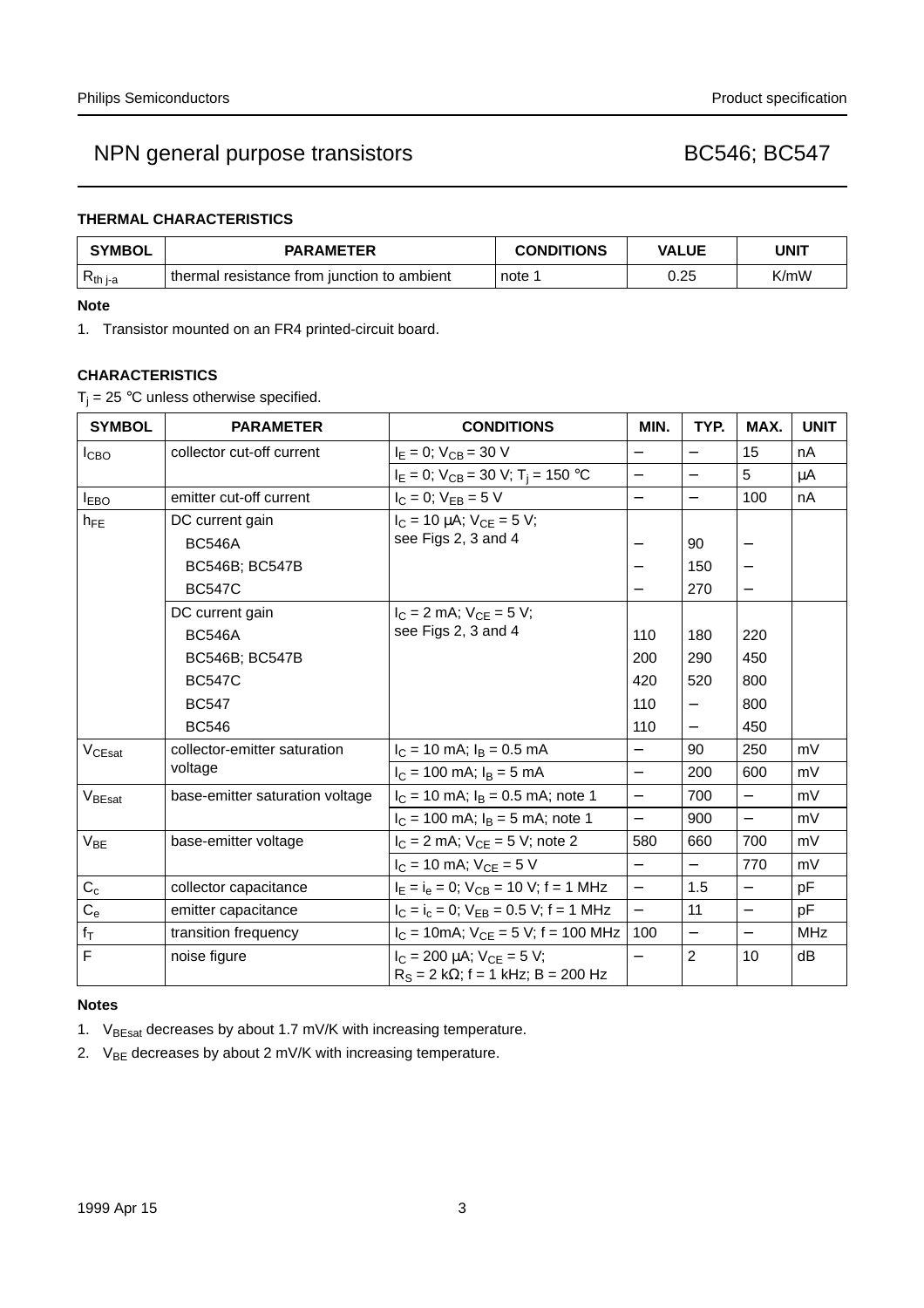## NPN general purpose transistors and the control of the BC546; BC547



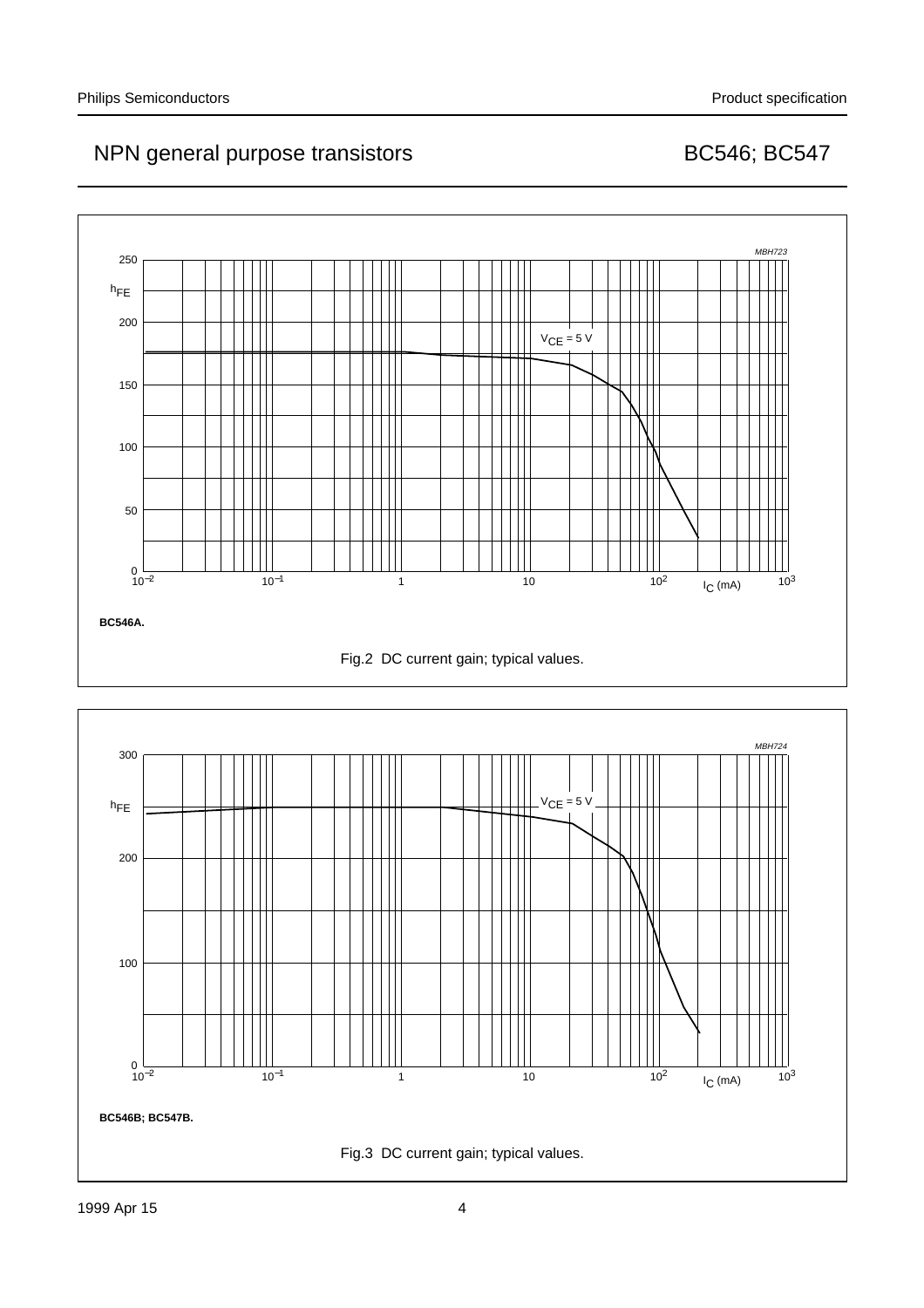## NPN general purpose transistors and the control of the BC546; BC547

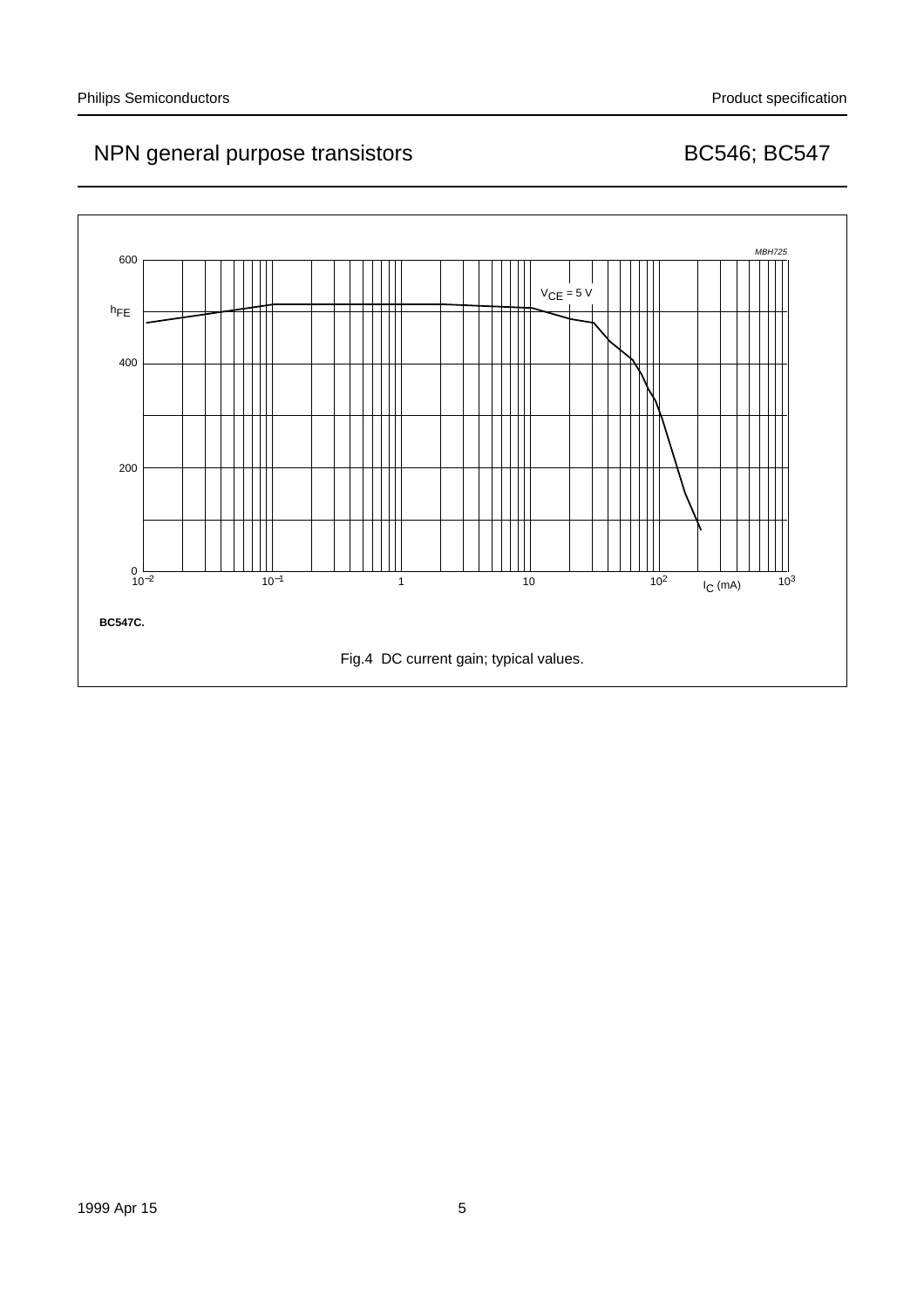## NPN general purpose transistors and a set of the BC546; BC547

### **PACKAGE OUTLINE**



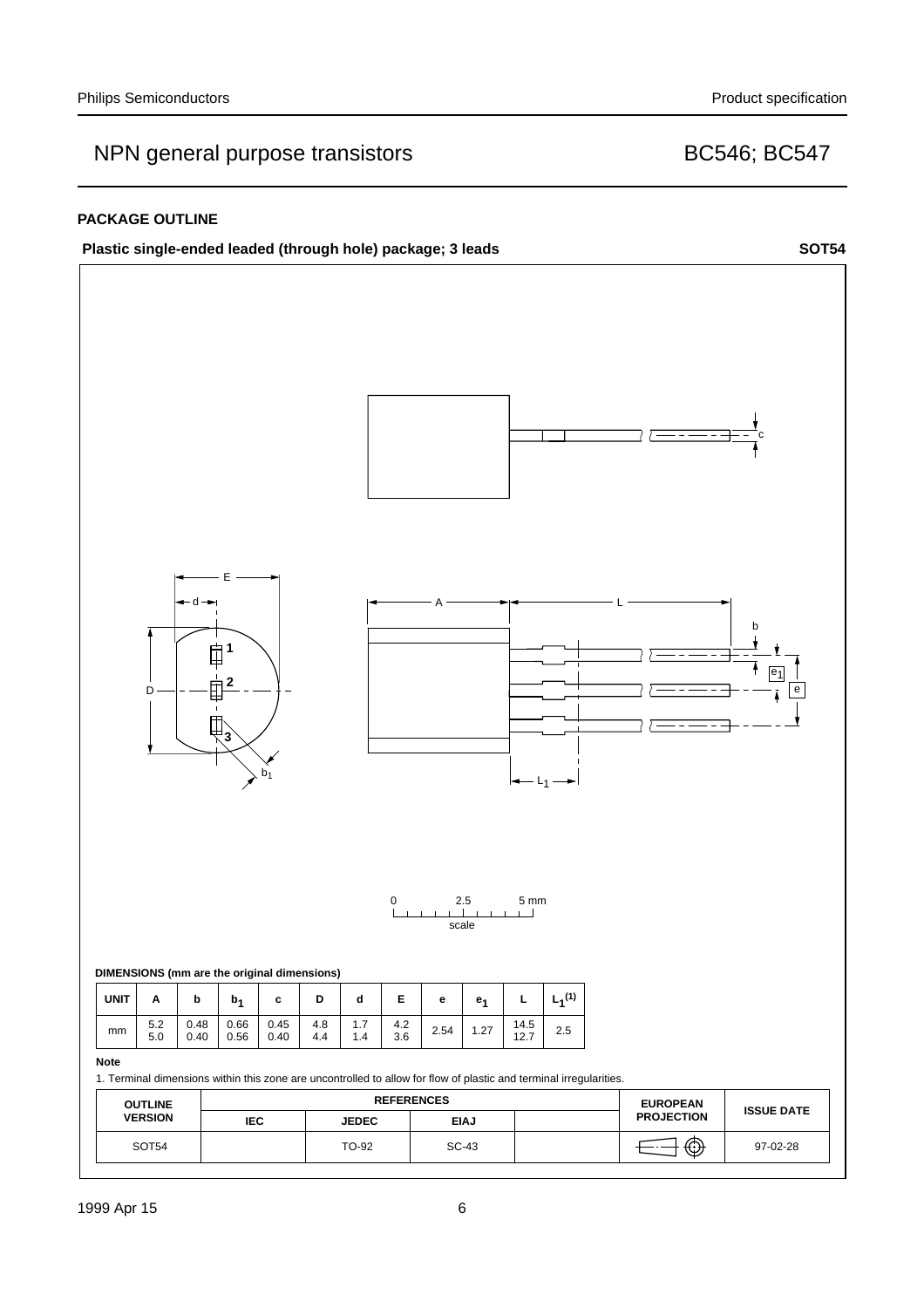## NPN general purpose transistors and the control of the BC546; BC547

### **DEFINITIONS**

| <b>Data Sheet Status</b>                                                                                                                                                                                                                                                                                                                                                                                                                                           |                                                                                       |  |  |
|--------------------------------------------------------------------------------------------------------------------------------------------------------------------------------------------------------------------------------------------------------------------------------------------------------------------------------------------------------------------------------------------------------------------------------------------------------------------|---------------------------------------------------------------------------------------|--|--|
| Objective specification                                                                                                                                                                                                                                                                                                                                                                                                                                            | This data sheet contains target or goal specifications for product development.       |  |  |
| Preliminary specification                                                                                                                                                                                                                                                                                                                                                                                                                                          | This data sheet contains preliminary data; supplementary data may be published later. |  |  |
| Product specification                                                                                                                                                                                                                                                                                                                                                                                                                                              | This data sheet contains final product specifications.                                |  |  |
| <b>Limiting values</b>                                                                                                                                                                                                                                                                                                                                                                                                                                             |                                                                                       |  |  |
| Limiting values given are in accordance with the Absolute Maximum Rating System (IEC 134). Stress above one or<br>more of the limiting values may cause permanent damage to the device. These are stress ratings only and operation<br>of the device at these or at any other conditions above those given in the Characteristics sections of the specification<br>is not implied. Exposure to limiting values for extended periods may affect device reliability. |                                                                                       |  |  |
| <b>Application information</b>                                                                                                                                                                                                                                                                                                                                                                                                                                     |                                                                                       |  |  |
|                                                                                                                                                                                                                                                                                                                                                                                                                                                                    |                                                                                       |  |  |

Where application information is given, it is advisory and does not form part of the specification.

### **LIFE SUPPORT APPLICATIONS**

These products are not designed for use in life support appliances, devices, or systems where malfunction of these products can reasonably be expected to result in personal injury. Philips customers using or selling these products for use in such applications do so at their own risk and agree to fully indemnify Philips for any damages resulting from such improper use or sale.